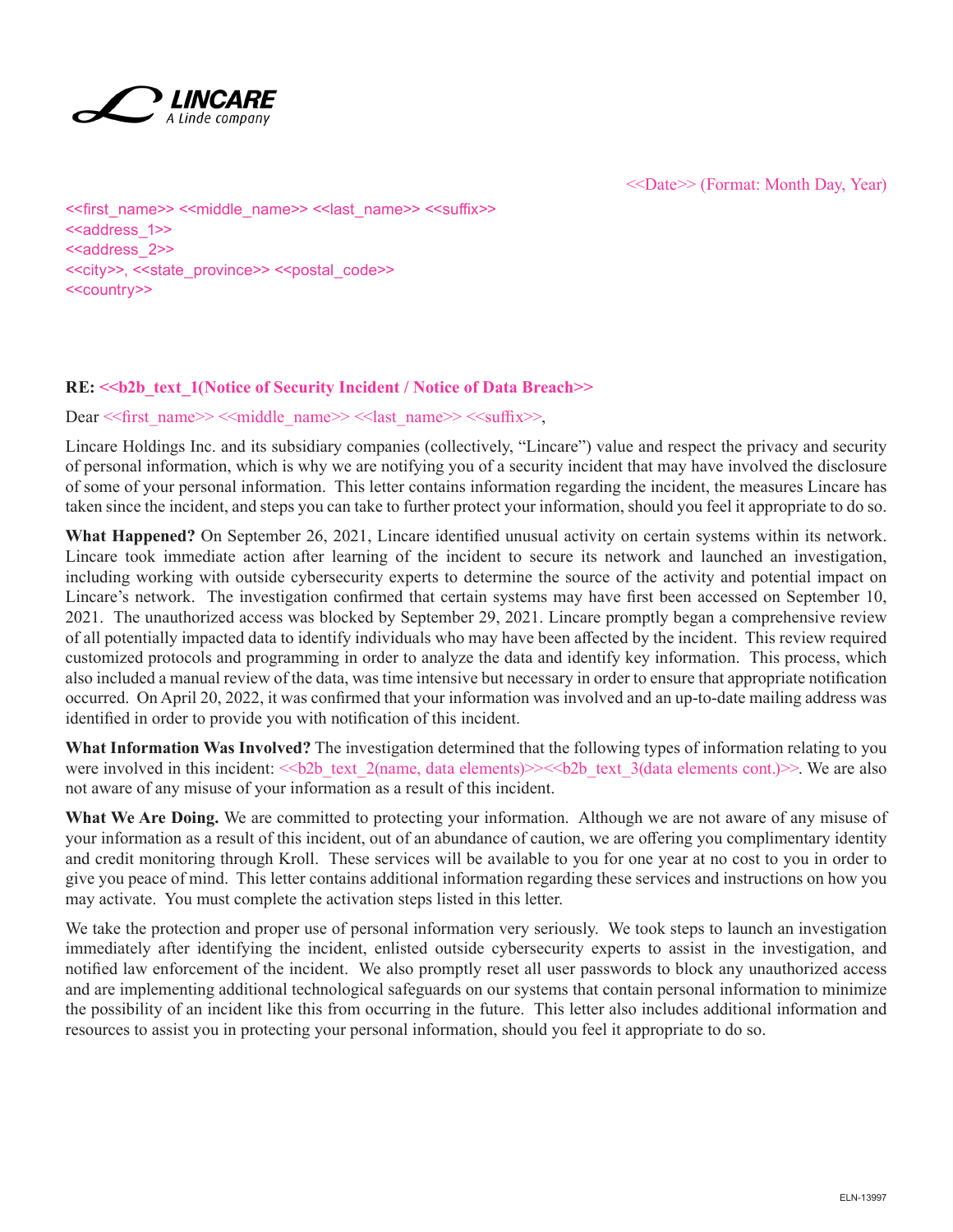**What You Can Do.** We recommend that you activate your complimentary credit monitoring services with Kroll. As a best practice, we encourage you to remain vigilant against incidents of identity theft and fraud, to review all claims information from your health insurance provider, and to monitor your credit reports and financial statements for suspicious activity. You can also report any suspicious activity to the credit bureaus at the numbers listed below in this letter. We also recommend that you review the information we are enclosing in this letter about steps you can take to help protect your personal information as you deem appropriate.

**For more information** or if you have additional questions regarding the information contained in this letter, please call our toll-free assistance line at 855-912-1262, Monday through Friday, 9:00 am to 6:30 pm Eastern Time (excluding major US holidays). Lincare regrets any inconvenience that this incident may have caused you.

Sincerely,

Lincare Holdings Inc.

# **KROLL**

We have secured the services of Kroll to provide identity monitoring at no cost to you for one year. Kroll is a global leader in risk mitigation and response, and their team has extensive experience helping people who have sustained an unintentional exposure of confidential data. Your identity monitoring services include Credit Monitoring, Fraud Consultation, and Identity Theft Restoration.

### **How to Activate Your Identity Monitoring Services**

Visit **https://enroll.krollmonitoring.com** to activate and take advantage of your identity monitoring services. *You have until <<b2b\_text\_6(activation deadline)>> to activate your identity monitoring services.* Membership Number: <<**Membership Number s\_n>>** 

### **Take Advantage of Your Identity Monitoring Services**

You've been provided with access to the following services<sup>1</sup> from Kroll:

**Single Bureau Credit Monitoring.** You will receive alerts when there are changes to your credit data—for instance, when a new line of credit is applied for in your name. If you do not recognize the activity, you'll have the option to call a Kroll fraud specialist, who can help you determine if it's an indicator of identity theft.

**Fraud Consultation.** You have unlimited access to consultation with a Kroll fraud specialist. Support includes showing you the most effective ways to protect your identity, explaining your rights and protections under the law, assistance with fraud alerts, and interpreting how personal information is accessed and used, including investigating suspicious activity that could be tied to an identity theft event.

**Identity Theft Restoration.** If you become a victim of identity theft, an experienced Kroll licensed investigator will work on your behalf to resolve related issues. You will have access to a dedicated investigator who understands your issues and can do most of the work for you. Your investigator will be able to dig deep to uncover the scope of the identity theft, and then work to resolve it.

Kroll's activation website is only compatible with the current version or one version earlier of Chrome, Firefox, Safari and Edge. To receive credit services, you must be over the age of 18 and have established credit in the U.S., have a Social Security number in your name, and have a U.S. residential address associated with your credit file.

## **ADDITIONAL STEPS YOU CAN TAKE TO PROTECT YOUR INFORMATION**

#### **Below are additional actions you may take, if you feel it is necessary.**

**• FREEZE YOUR CREDIT FILE.** You have a right to place a 'security freeze' on your credit report, which will prohibit a consumer reporting agency from releasing information in your credit report without your express authorization. The security freeze is designed to prevent credit, loans, and services from being approved in your name without your consent. However, you should be aware that using a security freeze to take control over who gets access to the personal and financial information in your credit report may delay, interfere with, or prohibit the timely approval of any subsequent request or application you make regarding a new loan, credit, mortgage, or any other account involving the extension of credit. Note that a security freeze generally does not apply to existing account relationships and when a copy of your report is requested by your existing creditor or its agents or affiliates for certain types of account review, collection, fraud control or similar activities. There is no charge to place or lift a security freeze.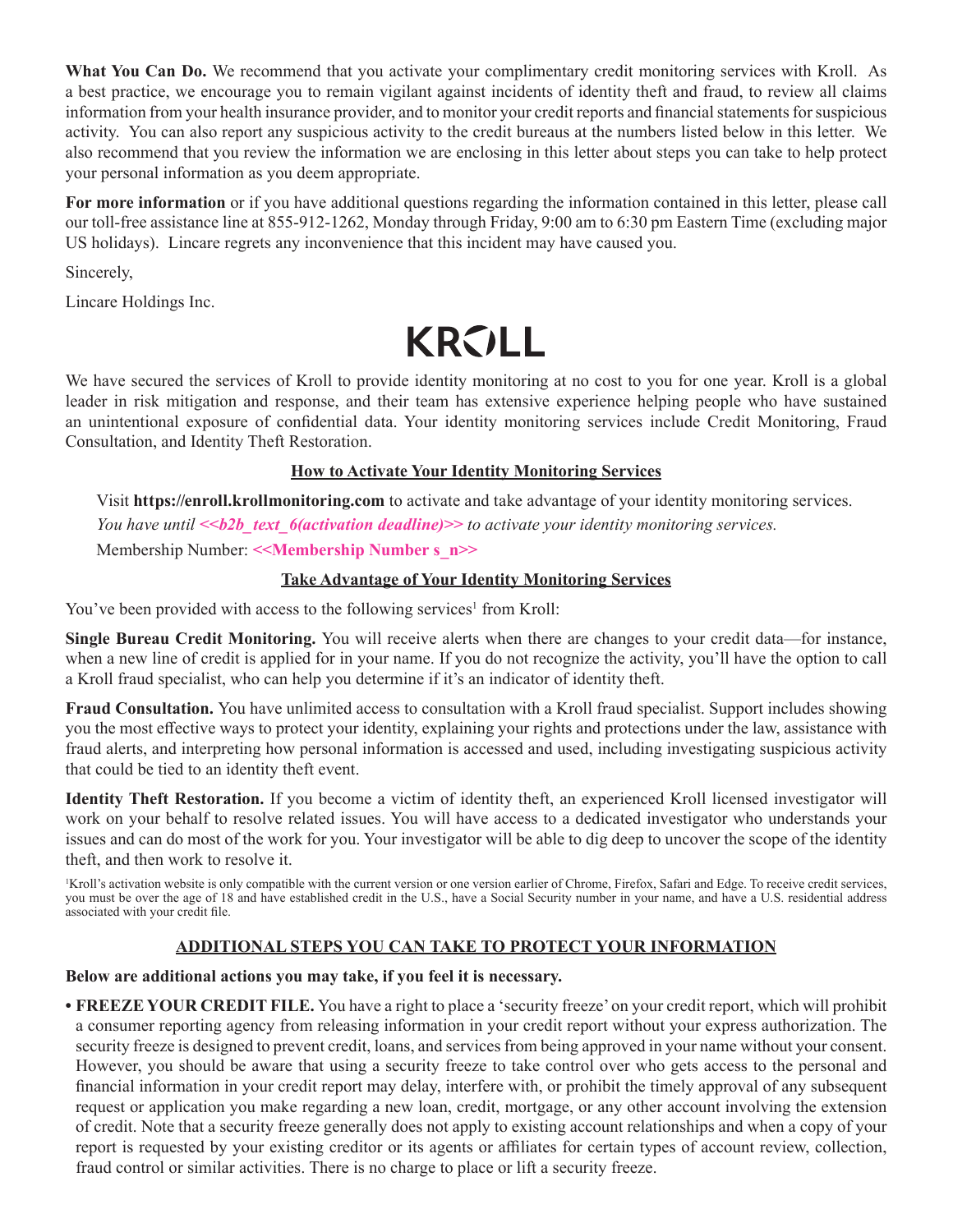To place a security freeze on your credit report, contact each of the three major consumer reporting agencies using the contact information listed below:

#### **3 MAJOR CREDIT BUREAUS / CONSUMER REPORTING AGENCIES**

| Equifax                |
|------------------------|
| P.O. Box 105788        |
| Atlanta, GA 30348      |
| $1 - 800 - 685 - 1111$ |
| www.equifax.com        |

**Experian** P.O. Box 9554 Allen, TX 75013 1-888-397-3742 www.experian.com **TransUnion** P.O. Box 160 Woodlyn, PA 19094 1-888-909-8872 www.transunion.com

To request a security freeze, you will need to provide the following:

- 1. Your full name (including middle initial as well as Jr., Sr., II, III, etc.);
- 2. Social Security number,
- 3. Date of birth;
- 4. If you have moved in the past five (5) years, the addresses where you have lived over the prior five years;
- 5. Proof of current address, such as a current utility bill or telephone bill;
- 6. A legible photocopy of a government issued identification card (state driver's license or ID card, military identification, etc.); and
- 7. If you are a victim of identity theft, include a copy of either the police report, investigative report, or complaint to a law enforcement agency concerning identity theft.

 If you request a security freeze via toll-free telephone or other secure electronic means, the credit reporting agencies have one (1) business day after receiving the request to place the freeze. In the case of a request made by mail, the bureaus have three (3) business days after receiving your request to place a security freeze on your credit report. The credit bureaus must also send written confirmation to you within five (5) business days and provide you with a unique personal identification number (PIN) or password, or both that can be used by you to authorize the removal or lifting of the security freeze. To lift the security freeze to allow a specific entity or individual access to your credit report, you must call or send a written request to the credit reporting agencies by mail and include proper identification (name, address, and Social Security number) and the PIN number or password provided to you when you placed the security freeze, as well as the identities of those entities or individuals you would like to receive your credit report or the specific period of time you want the credit report available. The credit reporting agencies have three (3) business days after receiving a request to lift the security freeze for those identified entities or for the specified period of time. To remove the security freeze, you must send a written request to each of the three credit bureaus by mail and include proper identification (name, address, and Social Security number) and the PIN number or password provided to you when you placed the security freeze. The credit bureaus have three (3) business days after receiving the request to remove the freeze.

**• PLACE FRAUD ALERTS ON YOUR CREDIT FILE.** As an alternative to a security freeze, you have the right to place an initial or extended fraud alert on your credit file at no cost. An initial fraud alert is a 1-year alert that is placed on a consumer's credit file. Upon seeing a fraud alert display on a consumer's credit file, a business is required to take steps to verify the consumer's identity before extending new credit. If you are a victim of identity theft, you are entitled to an extended fraud alert, which is an alert lasting 7 years. Contact the credit reporting agencies listed above to activate an alert.

- **REMAIN VIGILANT: REVIEW YOUR ACCOUNT STATEMENTS, & REPORT FRAUD**. As a precautionary measure, we recommend that you remain vigilant to protect against potential fraud and/or identity theft by, among other things, carefully reviewing your credit reports, debit/credit card, insurance policy, bank account and other account statements. Activate alerts on your bank accounts to notify you of suspicious activity. Report suspicious or fraudulent charges to your insurance statements, credit report, credit card or bank accounts to your insurance company, bank/ credit card vendor and law enforcement. (For Oregon & Iowa residents: Report any suspected identity theft to law enforcement, Federal Trade Commission, and your State Attorney General.)
- **ORDER YOUR FREE ANNUAL CREDIT REPORTS.** Visit www.annualcreditreport.com or call 877-322-8228 to obtain one free copy of your credit report from each of the three major credit reporting bureaus annually. Periodically review a copy of your credit report for discrepancies and identify any accounts you did not open or inquiries you did not authorize. (For Colorado, Maine, Maryland, Massachusetts, New Jersey, Puerto Rico, and Vermont residents: You may obtain additional copies of your credit report, free of charge. You must contact each of the three credit reporting agencies directly to obtain such additional reports.)